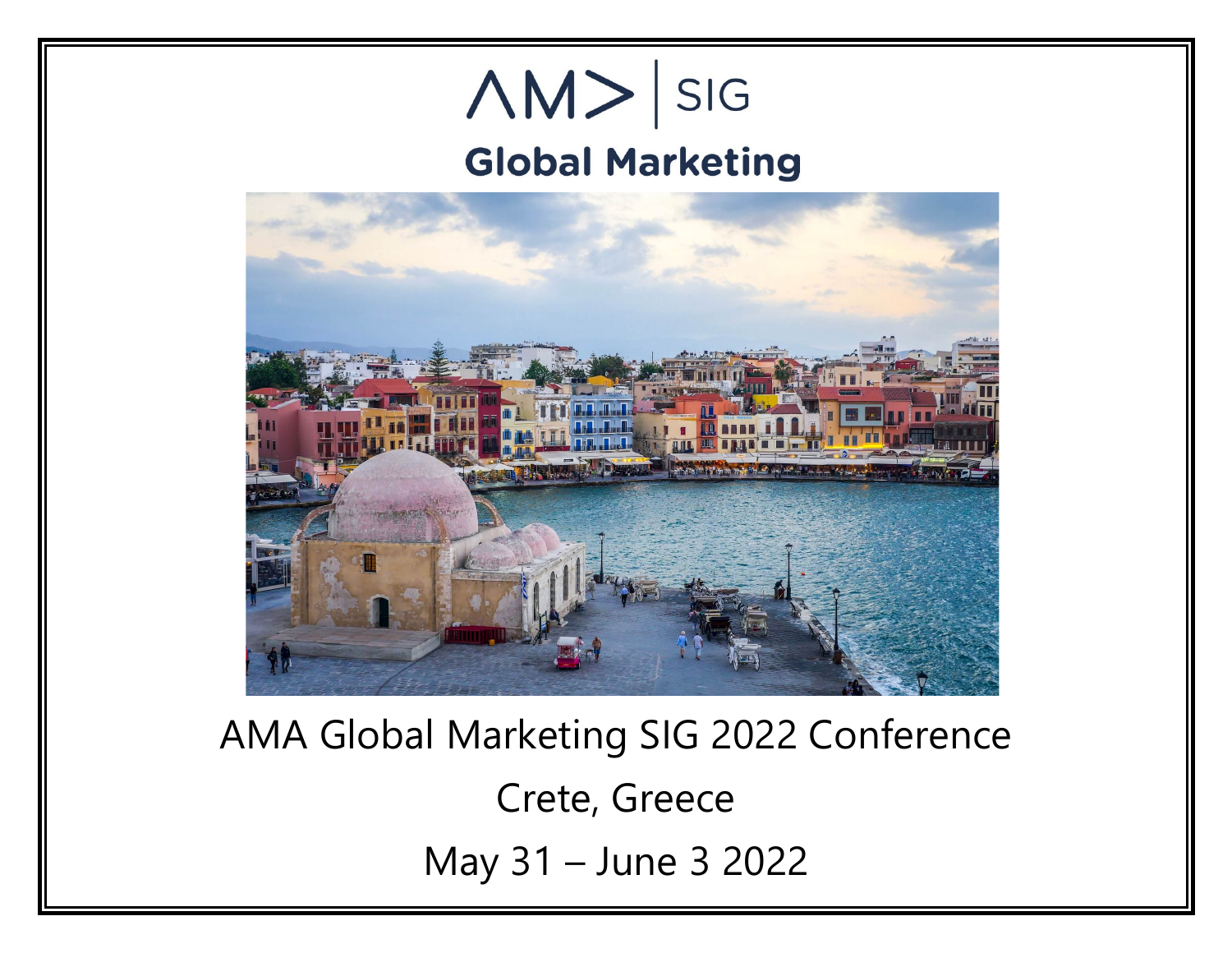## **AMA Global Marketing SIG 2022 Conference – At a Glance**

### *Doctoral Consortium – 31st May 2022*

| 11:00-11:30 | Registration                                          |
|-------------|-------------------------------------------------------|
| 11:30-13:00 | <b>Research Mentoring Session</b>                     |
| 13:00-14:00 | Lunch                                                 |
| 14:00-15:00 | <b>Managing an Impactful Career</b>                   |
| 15:00-15:15 | <b>Refreshment Break</b>                              |
| 15:15-16:15 | <b>Rigor and Relevance in International Marketing</b> |
| 16:15-16:30 | <b>Refreshment Break</b>                              |
| 16:30-17:30 | Journal of International Marketing Editors Panel      |

### *Conference – 31st May 2022*

| $12:00-14:00$ Registration                      |
|-------------------------------------------------|
| 14:00-15:30 Interactive Sessions and Session 1C |
| 15:30-16:00 Refreshment Break                   |
| 16:00-17:30 Concurrent Sessions 2B and 2C       |

# **19:15 – 21:30 – Welcome Reception, Megalo Arsenali**

## *Conference – 1st June 2022*

|             | 08:45-10:30 Concurrent Sessions 3A, 3B and 3C |
|-------------|-----------------------------------------------|
| 10:30-11:00 | <b>Refreshment Break</b>                      |
|             | 11:00-12:45 Concurrent Sessions 4A, 4B and 4C |
| 12:45-14:00 | Lunch                                         |
| 14:00-15:30 | <b>Special Session</b>                        |
|             | 15:30-15:45 Refreshment Break                 |
|             | 15:45-17:15 Concurrent Sessions 5A, 5B and 5C |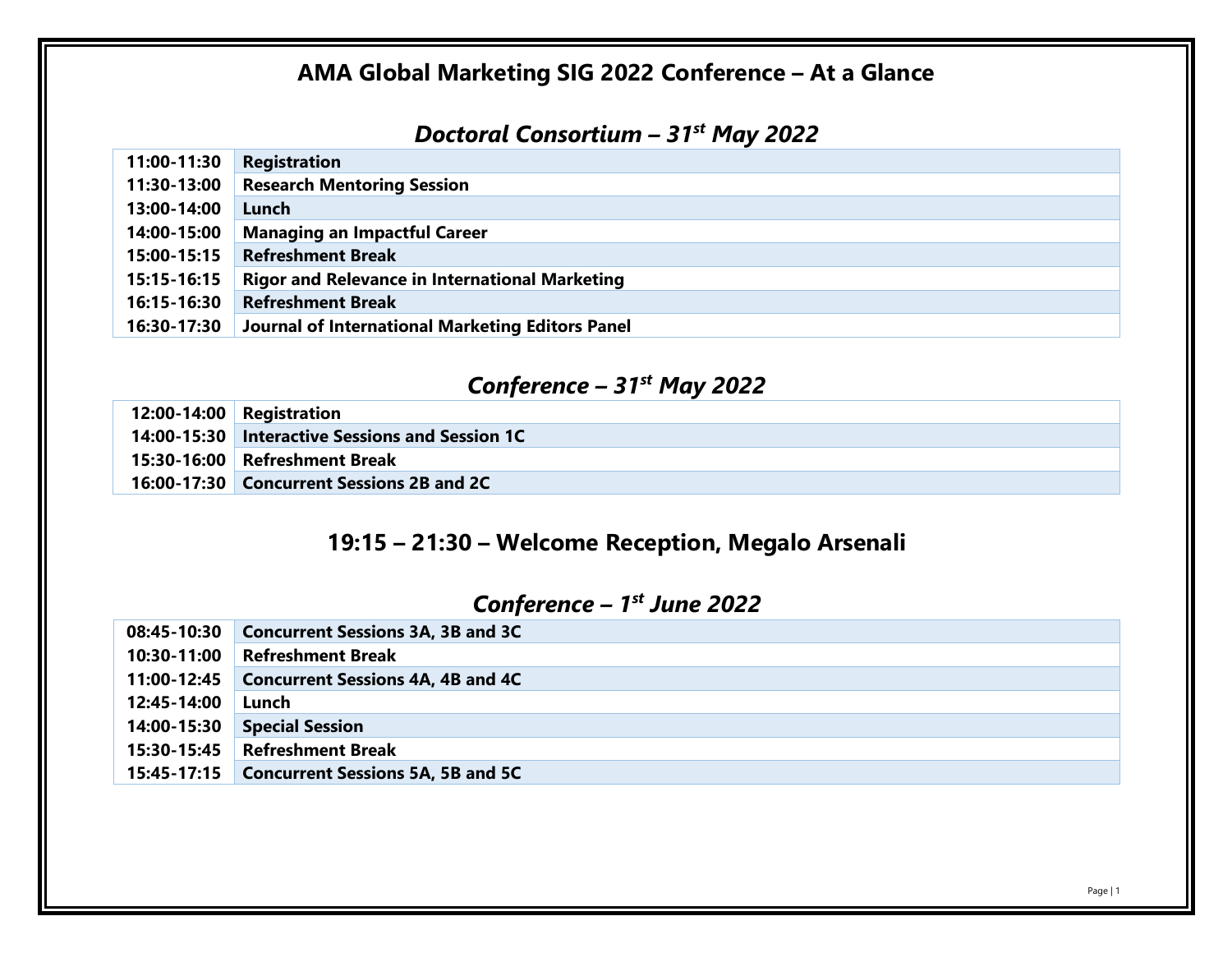# *Conference – 2nd June 2022*

|  | 08:45-10:15 Concurrent Sessions 6A, 6B and 6C |
|--|-----------------------------------------------|
|--|-----------------------------------------------|

**10:15 -10:45 Refreshment Break**

**10:45 -12:30 Concurrent Sessions 7A, 7B and 7C**

**12:30 -13:45 Lunch** 

**13:45 -15:15 Special Session on Publishing in International Marketing**

- **15:15 -15:30 Refreshment Break**
- **15:30 -17:00 Concurrent Sessions 8A, 8B and 8C**

### **19:45 – 23:00 - Gala Dinner, Aptera Beach Bar**

### *Conference – 3rd June 2022*

**09:00-13:00 Interaction and Networking**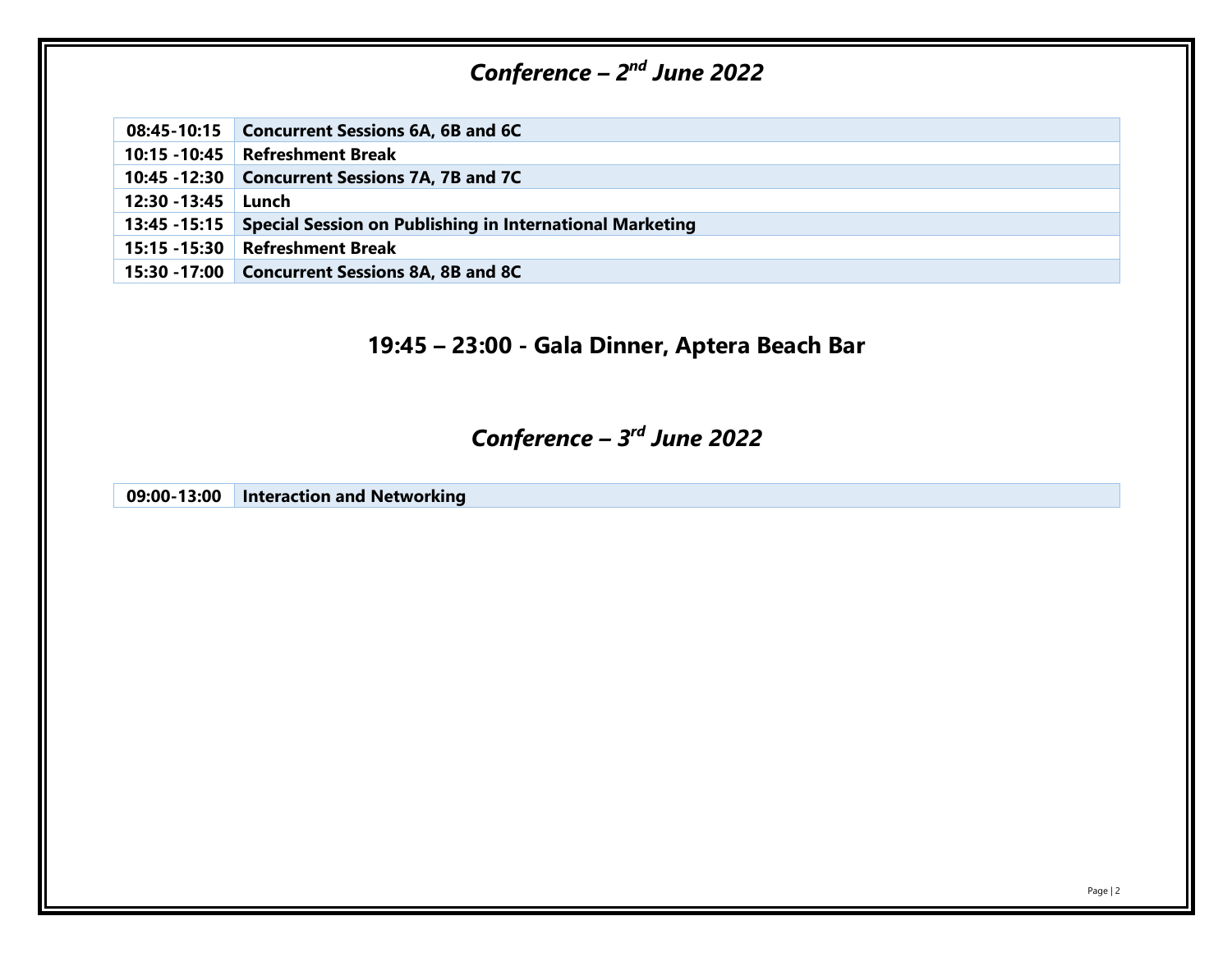|             | 31 <sup>st</sup> May 2022<br><b>Megalo Arsenali</b><br>Michail Afentoulief, Chania 731 32, Greece                                                           |
|-------------|-------------------------------------------------------------------------------------------------------------------------------------------------------------|
|             | Tuesday 31 <sup>st</sup> May 2022                                                                                                                           |
|             | <b>Doctoral Consortium</b>                                                                                                                                  |
| 11:00-11:30 | Registration                                                                                                                                                |
| 11:30-13:00 | <b>Research Mentoring Session</b>                                                                                                                           |
|             | <b>Session Chair:</b> Constantinos N. Leonidou, Open University of Cyprus                                                                                   |
|             | Format: Each student gives a 15-minute presentation of his/her research, followed by round-table discussions with<br>input from faculty and other students. |
| 13:00-14:00 | Lunch                                                                                                                                                       |
| 14:00-15:00 | Managing an Impactful Career                                                                                                                                |
|             | <b>Moderator:</b> Annie Cui, University of West Virginia                                                                                                    |
|             | <b>Panelists</b>                                                                                                                                            |
|             | Rajeev Batra, University of Michigan<br>1.                                                                                                                  |
|             | 2. Francesca Sotgiu, Vrije Universiteit Amsterdam                                                                                                           |
|             | Jan Heide, University of Wisconsin<br>3.                                                                                                                    |
|             | Saeed Samiee, University of Tulsa<br>4.                                                                                                                     |
| 15:00-15:15 | <b>Refreshment Break</b>                                                                                                                                    |
| 15:15-16:15 | Rigor and Relevance in International Marketing                                                                                                              |
|             | <b>Moderator:</b> Murali Mantrala, University of Kansas                                                                                                     |
|             | <b>Panelists</b>                                                                                                                                            |
|             | Katrijn Gielens, University of North Carolina at Chapel Hill                                                                                                |
|             | Shaphali Gupta, MICA<br>2.                                                                                                                                  |
|             | Shuili Du, University of New Hampshire<br>3.                                                                                                                |
|             | V. Kumar, St. John's University<br>4.                                                                                                                       |
|             |                                                                                                                                                             |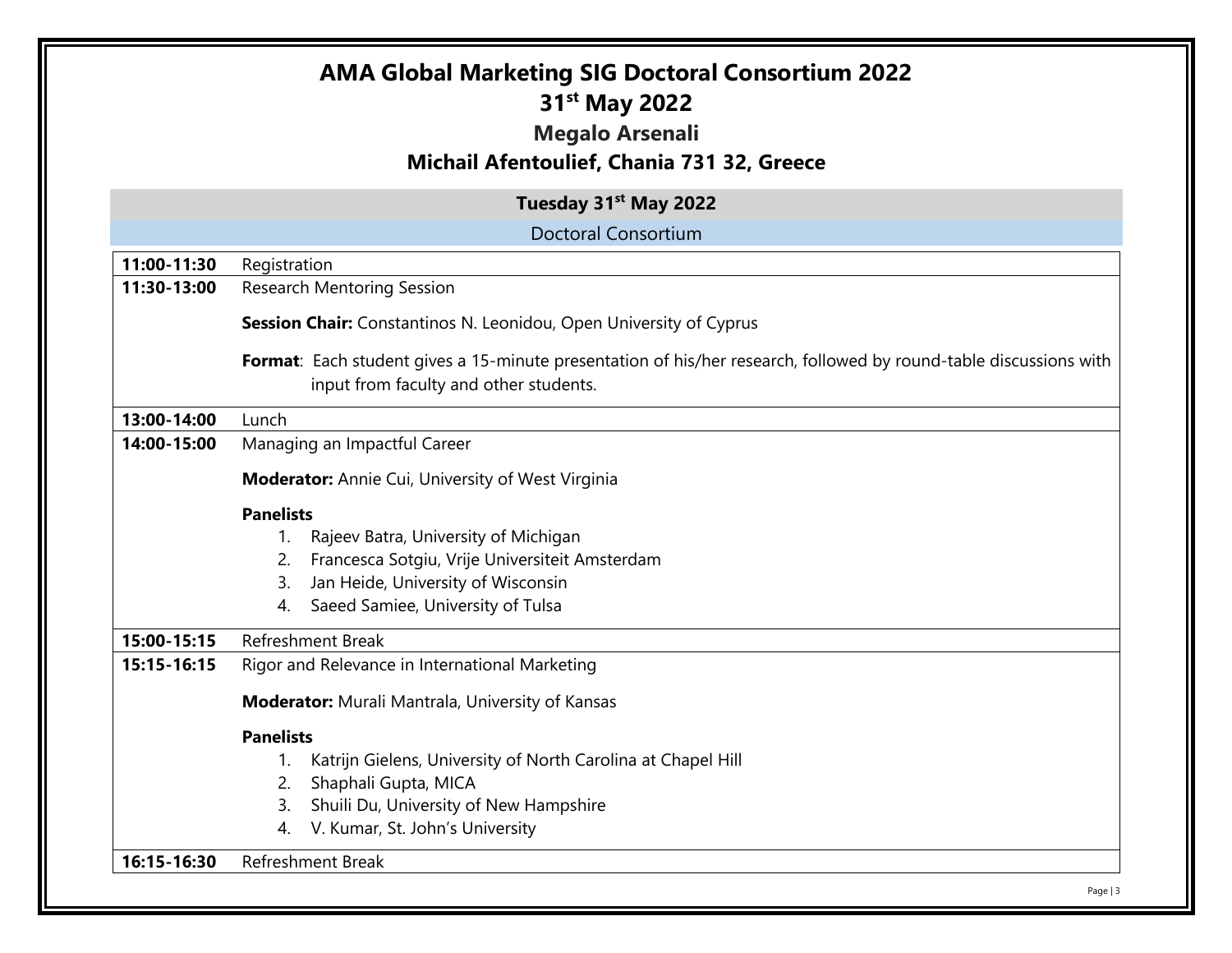**16:30-17:30** Celebrating 30 Years of Journal of International Marketing: Retrospective and Future Outlook

**Moderator:** Peter Magnusson, University of Texas Rio Grande Valley

#### **Panelists**

- 1. S. Tamer Cavusgil, Georgia State University, Editor 1993-2000
- 2. Bodo B. Schlegelmilch, WU Vienna, Editor 2001-2003
- 3. Dan Bello, Emeritus Georgia State University, Editor 2004-2007
- 4. David Griffith, Texas A&M University, Editor 2008-2013
- 5. Constantine S. Katsikeas, University of Leeds, Editor 2014-2019
- 6. Kelly Hewett, University of Tennessee, Editor 2020-Present

| <b>Faculty Mentors</b>                                 | <b>Doctoral Student Participants</b>                                 |
|--------------------------------------------------------|----------------------------------------------------------------------|
| Michelle Andrews, Emory University                     | Selin Altaras, Koç University                                        |
| Fabian Bartsch, Montpellier Business School            | Katerina Boncheva, Cardiff University                                |
| Rajeev Batra, University of Michigan                   | Xiaolan Chen, City, University of London                             |
| John Branch, University of Michigan                    | Marina Christofide, University of Leeds                              |
| Vasileios Davvetas, University of Leeds                | Yuge Dong, Durham University                                         |
| Shuili Du, University of New Hampshire                 | Barbara Duffek, Imperial College London                              |
| Katrijn Gielens, University of North Carolina          | Roman Filenko, University of Vaasa                                   |
| David Griffith, Texas A&M University                   | Jiseon Han, City, University of London                               |
| Shaphali Gupta, MICA                                   | Shuyi Hao, NEOMA Business School                                     |
| Jan Heide, University of Wisconsin                     | Sinan He, City, University of London                                 |
| Daekwan Kim, Florida State University                  | Xuan Huang, University of Leeds                                      |
| V. Kumar, St. John's University                        | Sana Iqbal, City, University of London                               |
| Peter Magnusson, University of Texas Rio Grande Valley | Aikaterini Karamoutsou, University of Leeds                          |
| Timo Mandler, Toulouse Business School                 | Yang Liu, University of Leeds                                        |
| Murali Mantrala, University of Kansas                  | Zisis Nikoloudis, University of Manchester                           |
| Zhaleh Najafi-Tavani, University of Leeds              | Evangelia Papadimitriou, Athens University of Economics and Business |
| Aysegul Ozsomer, Koç University                        | Manoella Antonieta Ramos, Halmstad University                        |
| Kay Peters, University of Hamburg                      | Ekaterina Sofroneeva, University of Vaasa                            |
| Saeed Samiee, University of Tulsa                      | Kiwoong Yoo, University of Tennessee                                 |
| Francesca Sotgiu, Vrije Universiteit Amsterdam         | Eleni Zantidou, University of Leeds                                  |
| Jan-Benedict Steenkamp, University of North Carolina   | Qi Zhang, University of Leeds                                        |
| David Stewart, Loyola Marymount University             |                                                                      |
| Tek Thongpapanl, Brock University                      |                                                                      |
| Ghasem Zaefarian, University of Leeds                  |                                                                      |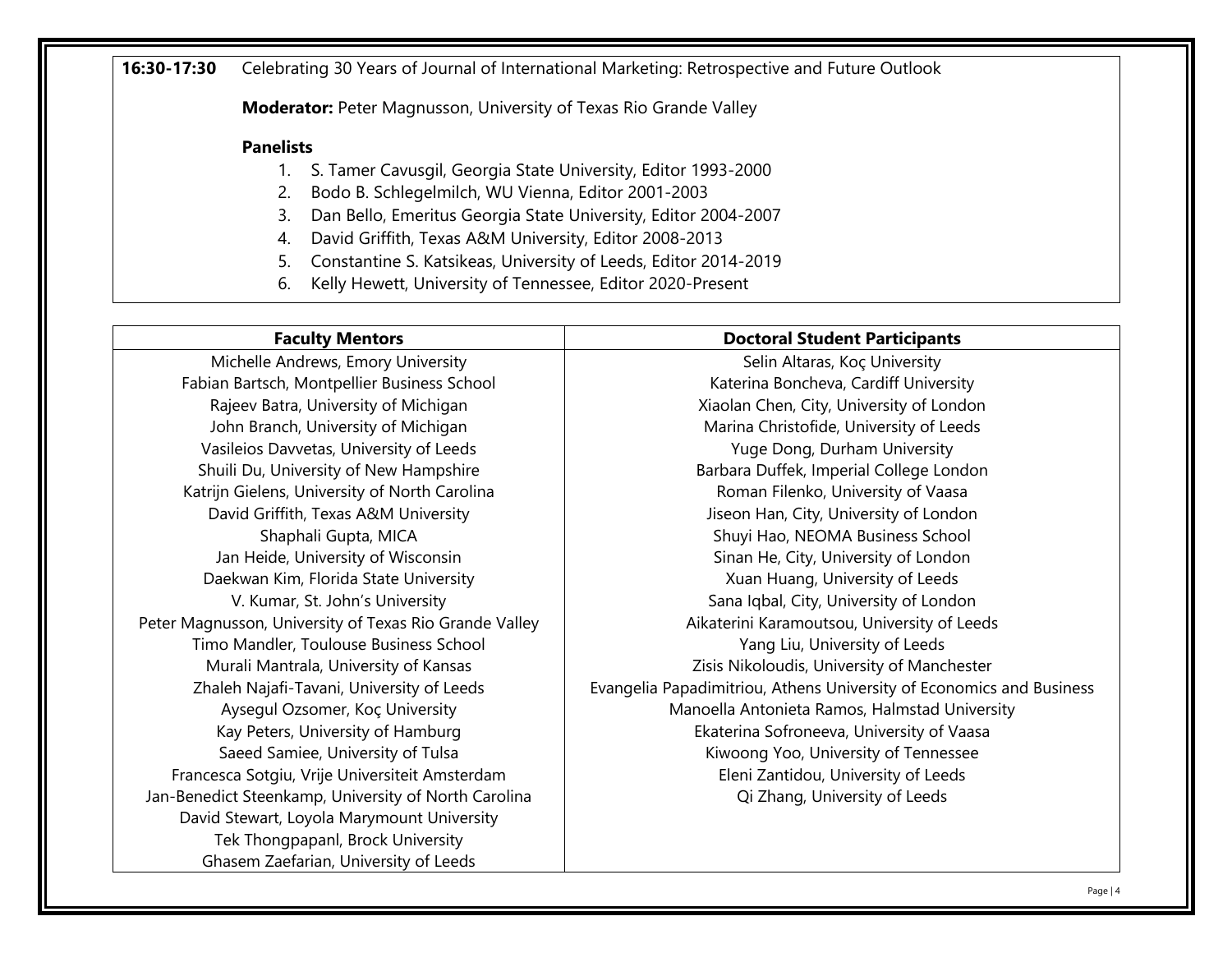# **AMA Global Marketing SIG Conference 2022 31st May 2022 – 3rd June 2022**

## **Megalo Arsenali Michail Afentoulief, Chania 731 32, Greece**

#### **Tuesday 31st May 2022**

| 12:00-14:00                                                                                                                                                                     | Registration                                                                                                                                                                                                                                                          |                                                                                                                                                                                      |  |
|---------------------------------------------------------------------------------------------------------------------------------------------------------------------------------|-----------------------------------------------------------------------------------------------------------------------------------------------------------------------------------------------------------------------------------------------------------------------|--------------------------------------------------------------------------------------------------------------------------------------------------------------------------------------|--|
| 14:00-15:30                                                                                                                                                                     | Session 1B - Interactive Session<br>** Papers will be divided into groups. Authors will present/ discuss<br>their paper for approximately 15 minutes. Advising scholars will<br>then offer suggestions for improvement. **<br><b>Moderator: Stavroula Spyropoulou</b> | Session 1C - Special Session<br>Emerging Trends in Global Marketing and Cross-<br><b>Cultural Consumer Research</b><br>Session Chairs: Alessandro Biraglia and Vita<br><b>Kadile</b> |  |
| Linking Firm Internationalization and Performance Outcomes in Affiliate Marketing: A                                                                                            |                                                                                                                                                                                                                                                                       | Global Marketing and Environmental Shocks: The<br>Role of COVID-related Innovation                                                                                                   |  |
| Case of a Medium Business-To-Business Service Company<br>Pham Thi Be Loan, Tran Thanh Tam Nguyen and Thi Thanh Huong Jenny Tran                                                 |                                                                                                                                                                                                                                                                       | Ana Lisboa, Charalampos (Babis) Saridakis and Sofia<br>Angelidou                                                                                                                     |  |
| Global Value Chain to Regional Value Chain in Post Pandemic Times: A Case-based<br>Analysis from the Vaccines Value Chain from India<br>Pinaki Das Gupta and Sampada Kumar Dash |                                                                                                                                                                                                                                                                       | Political and Global Consumption Orientations as<br>Antecedents of Consumer Attitudes Towards Global<br><b>Brand Activists</b>                                                       |  |
| International Joint Ventures' Termination and Parent Firms' Value Creation: The<br>Moderating Role of Host Country Factors<br>Roman Filenko and Tahir Ali                       |                                                                                                                                                                                                                                                                       | Eleni (Lenia) Tsougkou and Maria Karampela<br>The Role of Regulatory Focus and Motivation in<br>Animal Ethics Advertising Design Framing<br>Junbeom Pyun, Eunsuk Hur and Pammi Sinha |  |
| Scaling of Born Digitals<br>Irina Mihailova                                                                                                                                     |                                                                                                                                                                                                                                                                       | Does Entrepreneurial Autonomy Always Drive SMEs<br>Internationalisation?<br><b>Evidence from Emerging Market SMEs</b><br>Samuel Kusi, Arinze Christian Nwoba and Francis             |  |
| Actors' Engagement in Innovation Ecosystem: Sustainable Energy Transition<br>Ekaterina Sofroneeva                                                                               |                                                                                                                                                                                                                                                                       | Donbesuur                                                                                                                                                                            |  |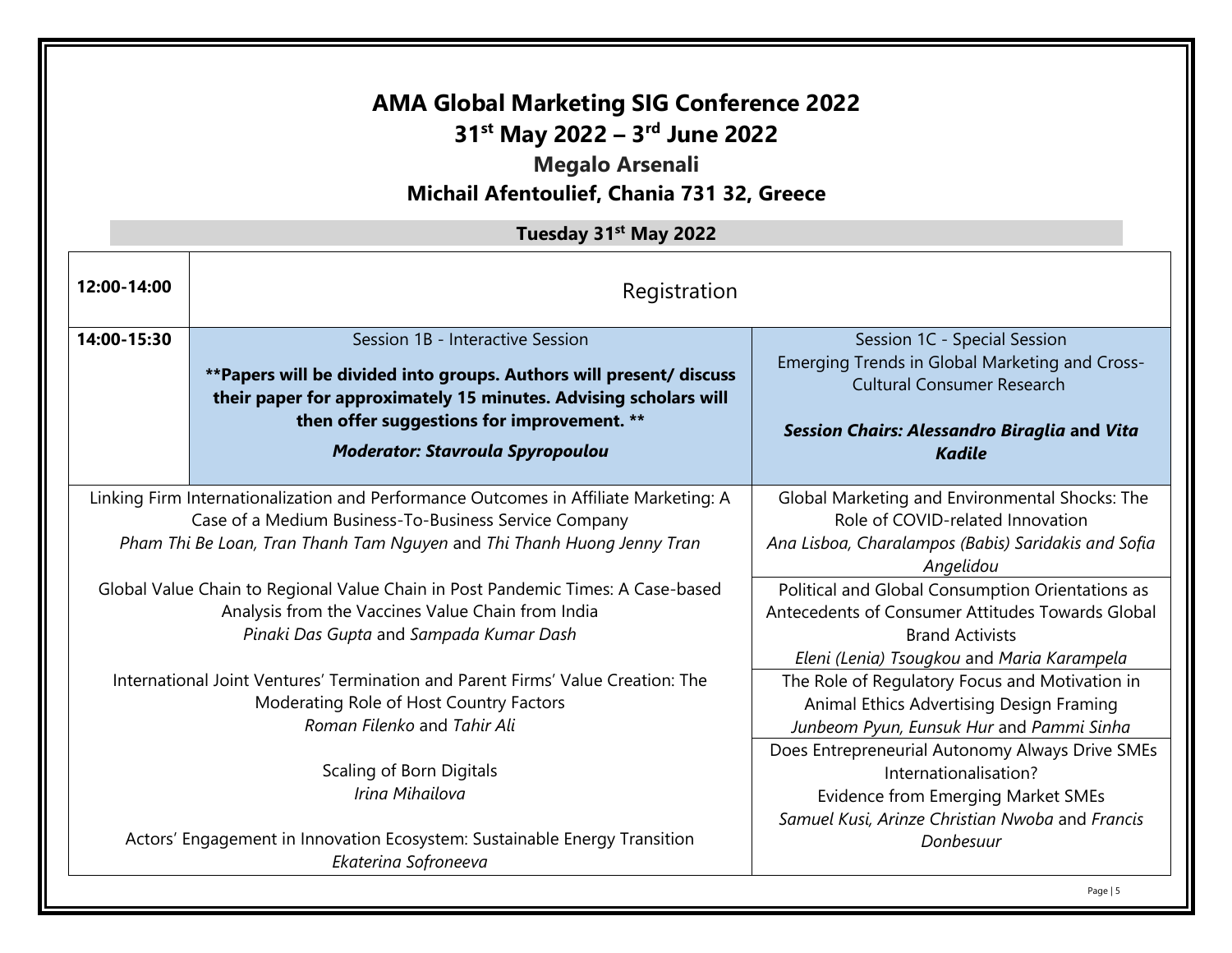| Product Design in the Driver's Seat: The Influence of Product Design on Brand<br>Personality, Consumer Brand Engagement, and Brand Equity<br>Nasser Algahtani                                                                                                                                                                                                                                                                              |  |
|--------------------------------------------------------------------------------------------------------------------------------------------------------------------------------------------------------------------------------------------------------------------------------------------------------------------------------------------------------------------------------------------------------------------------------------------|--|
| I am Like You, and You Made Me Purchase It: Role of Digital Influencers in inducing<br>Impulse Purchases in S-Commerce<br>Komal Shamim and Tahir Islam                                                                                                                                                                                                                                                                                     |  |
| Experiences in Higher Education in Times of Pandemic: A Systematic Review of the<br>Literature<br>Andrés Ramírez, Jeisson Rincon-Novoa, Sandra Rojas-Berrio and Alexandra Montoya-<br>Restrepo                                                                                                                                                                                                                                             |  |
| Advertising in Live Streaming Commerce Versus Social Media: The Role of<br><b>Communication Styles</b><br>Shuyi Hao, Yan Meng, Jie Xiong and Pradeep Divakaran                                                                                                                                                                                                                                                                             |  |
| <b>Advising Scholars:</b>                                                                                                                                                                                                                                                                                                                                                                                                                  |  |
| Sourindra Banerjee, University of Leeds<br>Peter M. Fischer, University of St. Gallen<br>Robert E. Morgan, Cardiff University<br>Neil A. Morgan, Indiana University<br>Aulona Ulqinaku, University of Leeds<br>Kay Peters, University of Hamburg<br>Carlos Sousa, Molde University College<br>Narongsak (Tek) Thongpapanl, Brock University<br>Aristeidis Theotokis, University of Leeds<br>Goksel Yalcinkaya, University of New Hampshire |  |

15:30-16:00 Coffee Break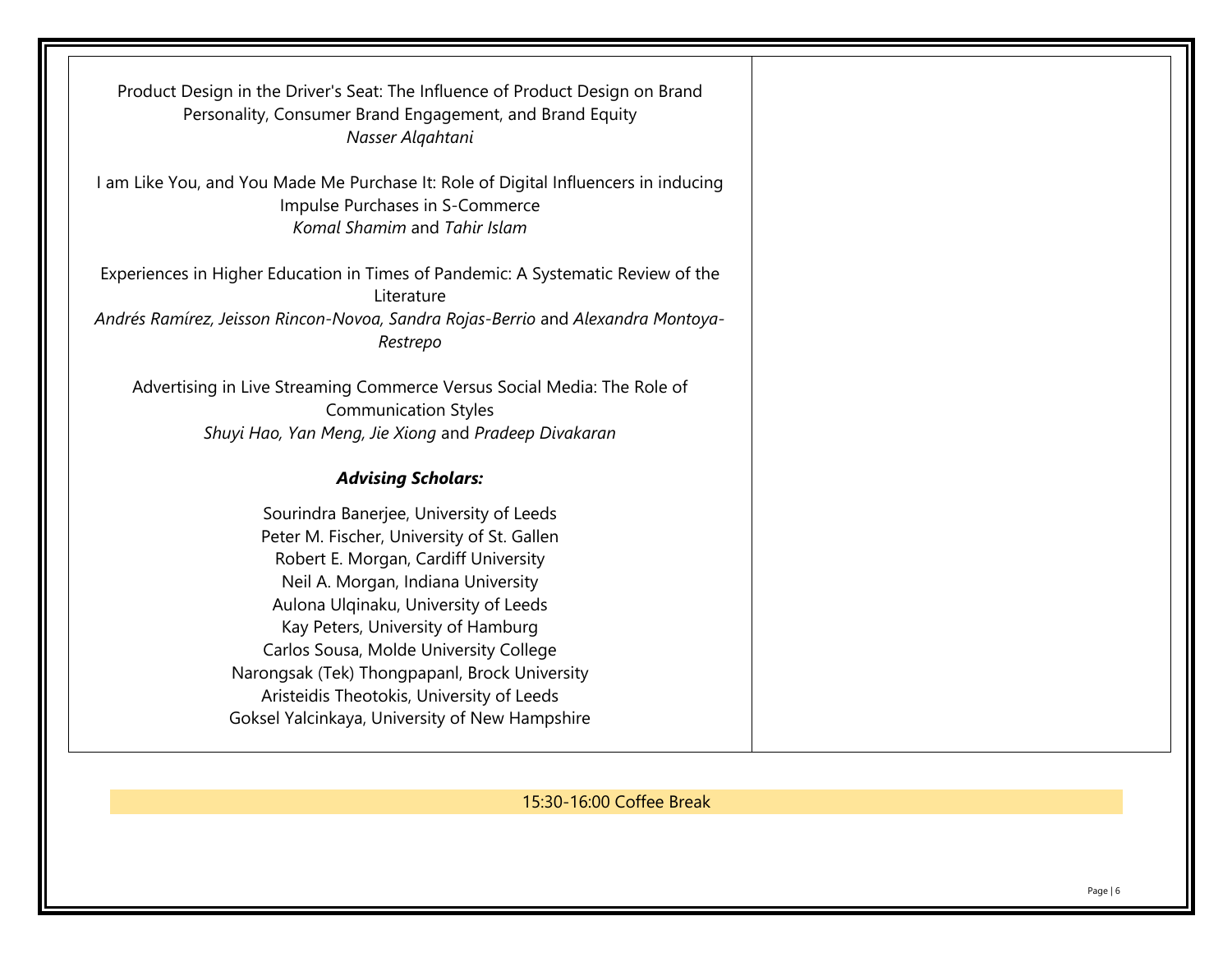|             | Tuesday 31st May 2022<br>$16:00 - 17:30$           |                                                                                     |  |
|-------------|----------------------------------------------------|-------------------------------------------------------------------------------------|--|
| 16:00-17:30 | Session 2B                                         | Session 2C - Special Session                                                        |  |
|             | <b>Global Consumer Research I</b>                  | The Global Classroom in Turbulent Times: How a Global                               |  |
|             | <b>Session Chair: Dionysis Skarmeas</b>            | <b>Business School Can Survive and Prosper</b><br><b>Session Chair: Robert Duke</b> |  |
|             | Ego-Depletion is in the Way: The Challenges of     |                                                                                     |  |
|             | Controlled Communication and the Role of           | Enhancing and Differentiating the Student Experience by                             |  |
|             | Regulatory Fit in The Adoption of Environmental    | Incorporating Reflection into Active Learning: A                                    |  |
|             | Sustainable Change in the Public                   | Markstrat Example                                                                   |  |
|             | Tatiana Anisimova, Soniya Billore and Philip       | <b>Robert Duke</b>                                                                  |  |
|             | Kitchen                                            |                                                                                     |  |
|             | Perceived Brand Community Globalness and the       | Missing the Student Voice Online: The Case Against                                  |  |
|             | Impact upon Brand Community Identification         | Technological Solutions for Student Engagement                                      |  |
|             | Mark Mills, Magnus Hultman and Aristeidis          | Cezara Nicoara, Ana Bogdanovic and Elaine Tan                                       |  |
|             | <b>Theotokis</b>                                   |                                                                                     |  |
|             | A Cross-National Comparison of Patient             | Making room for Entrepreneurial Competencies in                                     |  |
|             | Perception of Immigrant Versus Native-Born         | Marketing Pedagogy                                                                  |  |
|             | <b>Doctors</b>                                     | Nicky Kinsey and Vita Kadile                                                        |  |
|             | Gary Gregory, Lu Lu, Ngo Liem and Shawn Thelen     |                                                                                     |  |
|             | Digital Influencer Marketing: How Message          |                                                                                     |  |
|             | Credibility and Media Credibility Affect Trust and |                                                                                     |  |
|             | Impulsive Buying?                                  |                                                                                     |  |
|             | Komal Shamim and Tahir Islam                       |                                                                                     |  |

**19:15 – 21:30 Welcome Reception Megalo Arsenali Michail Afentoulief, Chania 731 32, Greece**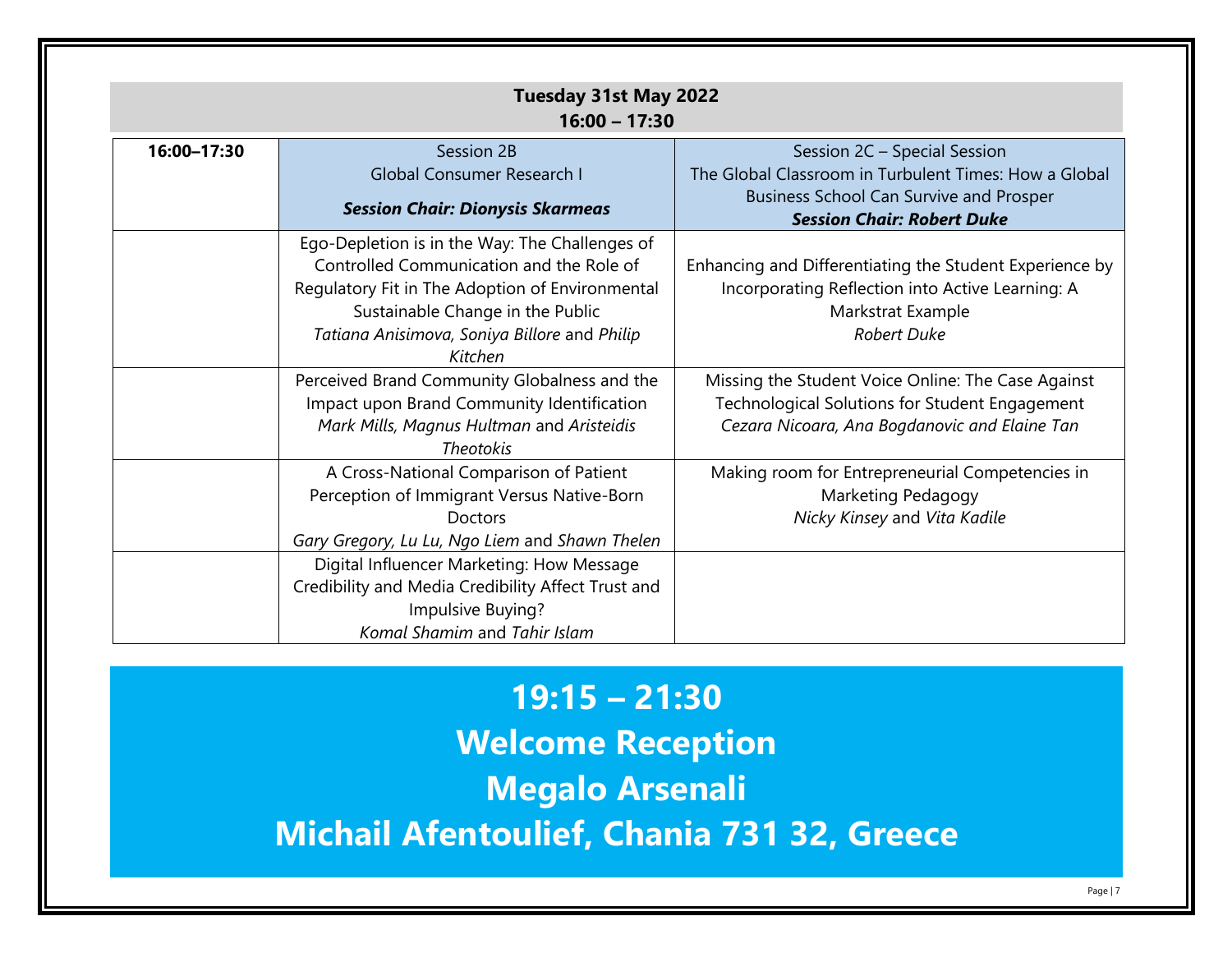| <b>Wednesday 1st June 2022</b><br>$08:45 - 10:30$ |                                                        |                                                                    |
|---------------------------------------------------|--------------------------------------------------------|--------------------------------------------------------------------|
| Session 3A<br><b>Global Consumer Research II</b>  | Session 3B<br>International Relationship Marketing and | Session 3C<br>Firm Internationalization, Market Entry and          |
|                                                   | <b>Channel Management</b>                              | Market Exit I                                                      |
| <b>Session Chair: Gary Gregory</b>                | <b>Session Chair: Doug Hughes</b>                      | <b>Session Chair: Giuseppe Musarra</b>                             |
| Consumer Animosity: The Mitigating Effect         | Exporter-Importer Co-Developments of                   | A Meta-Analysis of Stock Market Reaction                           |
| of Perceived Brand Globalness                     | Innovation with a Focus on Relational                  | to Foreign Divestment: The Role of                                 |
| Timo Mandler, Fabian Bartsch, Kyung Ae Kim,       | Antecedents                                            | <b>Divestment Motives</b>                                          |
| Tinka Krüger and C. Min Han                       | Oksana Kantaruk Pierre, Raluca Mogos                   | Pratik Arte and Roman Filenko                                      |
|                                                   | Descotes, Bjorn Walliser and Ghasem                    |                                                                    |
|                                                   | Zaefarian                                              |                                                                    |
| Multi-Country Examination of Cultural             | Boosting Inter-Organizational Creativity in            | The Role of Product Development                                    |
| Differences in Consumer's Reaction to Brand       | the Hotel Industry During the Coronavirus              | Capabilities in Export Channel Selection                           |
| Endorsers' Activism                               | Crisis: The Role of Relational Factors                 | and Export Performance                                             |
| Sourjo Mukherjee, Shankha Basu and                | Leonidas C. Leonidou, Bilge Aykol, Thomas A.           | Min Li, Xinming He and Carlos M.P. Sousa                           |
| Sourindra Banerjee                                | Fotiadis, Svetla Marinova and Paul                     |                                                                    |
|                                                   | Christodoulides                                        |                                                                    |
| Fashion Consciousness and Life Satisfaction       | Co-Branding Strategies of International                | Determinants of International Joint                                |
| for Silver Consumers - a Cross Cultural           | <b>Entrepreneurial Ventures: Signaling Brands</b>      | Venture Termination Mode Choice at                                 |
| Analysis in Five Western Countries                | Internationally Through Social Media                   | Formation and Post-Formation Stages of                             |
| Tatjana Konig, Alina Simion and William V.        | Sara Fraccastoro, Mika Gabrielsson and Per<br>Servais  | International Joint Venture<br>Tahir Ali, Roman Filenko and Huu Le |
| Larsen                                            |                                                        |                                                                    |
| The Role of Pro-Social Behavior and Social        | Relational Competences' Role in Managing               | Nguyen<br>Explanatory Reasoning as an Individual                   |
| Support in the Well-Being of Financially          | Key Account Business Relationship: Insights            | Level Predictor of Focal Market Entries and                        |
| Vulnerable Consumers in Emerging                  | from the Middle Eastern Context                        | Exits                                                              |
| Economies                                         | Fawaz Baddar Alhussan, Faten Baddar                    | Anisur Faroque, Lucrezia Casulli, Olli                             |
| Nadia Pomirleanu and Brandon Gustafson            | Alhusan and Lulu Alhesan                               | Kuivalainen and Sanna Sundqvist                                    |
|                                                   | A Dyadic Analysis of Boundary-Spanning                 | International Dynamic Capabilities and                             |
|                                                   | Ties in Interorganizational Exchange                   | Financial Performance of Internationalizing                        |
|                                                   | Ying Huang                                             | Firms                                                              |
|                                                   |                                                        | Emmanuel Kusi Appiah, Peter Gabrielsson                            |
|                                                   |                                                        | and Mika Gabrielsson                                               |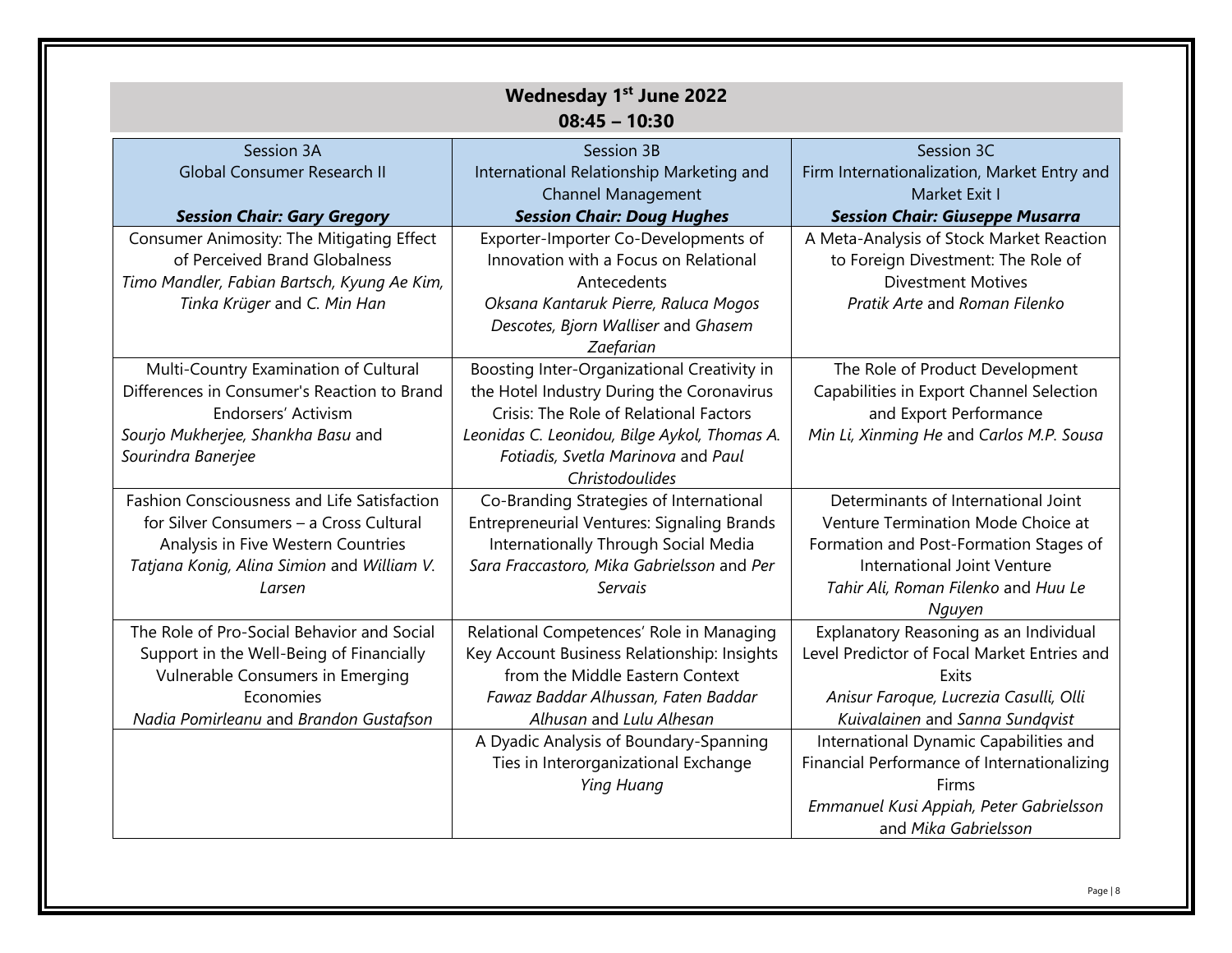### 10:30-11:00 Coffee Break

| <b>Wednesday 1st June 2022</b><br>$11:00 - 12:45$ |                                               |                                             |  |
|---------------------------------------------------|-----------------------------------------------|---------------------------------------------|--|
| Session 4A                                        | Session 4B                                    | Session 4C                                  |  |
| Global Marketing Research, Big Data and           | <b>Global Consumer Research III</b>           | <b>Global Brand Management I</b>            |  |
| Analytics                                         |                                               |                                             |  |
| <b>Session Chair: Brian Chabowski</b>             | <b>Session Chair: Erdener Kaynak</b>          | <b>Session Chair: Fabian Bartsch</b>        |  |
| Customer Engagement in International              | <b>Consumer Versus Product Accommodation:</b> | Breaking the News: How Does CEO Media       |  |
| Marketing Research: Intellectual Structure        | A Study Using Regional Dialects               | Coverage Influence Consumer and Investor    |  |
| and Research Agenda                               | Yanic Lochbaum, Peter Mathias Fischer and     | Evaluations?                                |  |
| Fang Fang Li and Brian Chabowski                  | Katharina Petra Zeugner-Roth                  | Samuel Staebler and Prachi Gala             |  |
|                                                   |                                               |                                             |  |
| The Effects of Surge Pricing on Driver            | Brand-Pandemic Fit and Desirable Brand        | Voting with Your Wallet: on the             |  |
| Behavior in the Ride-Sharing Market:              | Consequences: The Role of Ad Appeals and      | Relationship Between Political Ideology and |  |
| Evidence from a Quasi-Experiment                  | Moral Identity                                | <b>Global Brand Performance</b>             |  |
| Wei Miao, Yiting Deng, Wei Wang, Yongdong         | Ayşegül Özsomer, Zeynep Müge Güzel,           | Burcu Sezen, Andres Barrios and Timo        |  |
| Liu and Christopher Tang                          | Casey E. Newmeyer and Ellen Schmidt-          | Mandler                                     |  |
|                                                   | Devlin                                        |                                             |  |
| Digital, Social Media, and Mobile Marketing       | Cross-Cultural Differences in the Privacy     | Integrating Brands After Acquisitions: The  |  |
| in International Marketing: a Thematic            | Calculus of Loyalty Program Participants in   | Importance of Internal and External Factors |  |
| Exploration and an Agenda for Future Inquiry      | <b>Regular and Upscale Stores</b>             | in Emerging and Developed Countries         |  |
| Lea Iaia, Michael Christofi and John Cadogan      | George Balabanis and Anastasia                | Manoella Antonieta Ramos, Svante            |  |
|                                                   | Stathopoulou                                  | Andersson and Ulf Aagerup                   |  |
| Foe or Friend: Flat-Rate Pricing and Market       | Visualization and Framing of Numerical        | Country of Origin Still Matters for         |  |
| Outcome in the Ride-Hailing Market                | Information in 'Green' Brand Messages         | Increasing Purchase Intent: Learning from   |  |
| Wei Miao and Junhong Chu                          | David Bourdin, Ilona Pezenka and Gisela       | an Experiment Between Brazil and Sweden     |  |
|                                                   | Reiter                                        | Davi Rogerio Waltrick, Ulf Aagerup, Dinorá  |  |
|                                                   |                                               | Floriani and Mariana Bassi Suter            |  |
| Coping with a Brand Crisis: Consumers'            | Six Decades of Research on Consumer           | The Impacts of Product-Focused Versus       |  |
| and Investors' Reactions to the Firm's            | Country-of-Origin Perceptions: A Critical     | Cause-Focused Green Advertising on          |  |
| Actions                                           | Review                                        | Consumers' Brand Attitude, Perceived        |  |
| Marc Fischer, Samuel Stäbler and Max              | Leonidas C. Leonidou, Saeed Samiee,           | Product Luxury and Purchase Intention for   |  |
| <b>Backhaus</b>                                   | Constantine S. Katsikeas and Bilge Aykol      | Luxury Fashion Brands                       |  |
|                                                   |                                               | Shuang Wu, Maria Logkizidou and Pammi       |  |
|                                                   |                                               | Sinha                                       |  |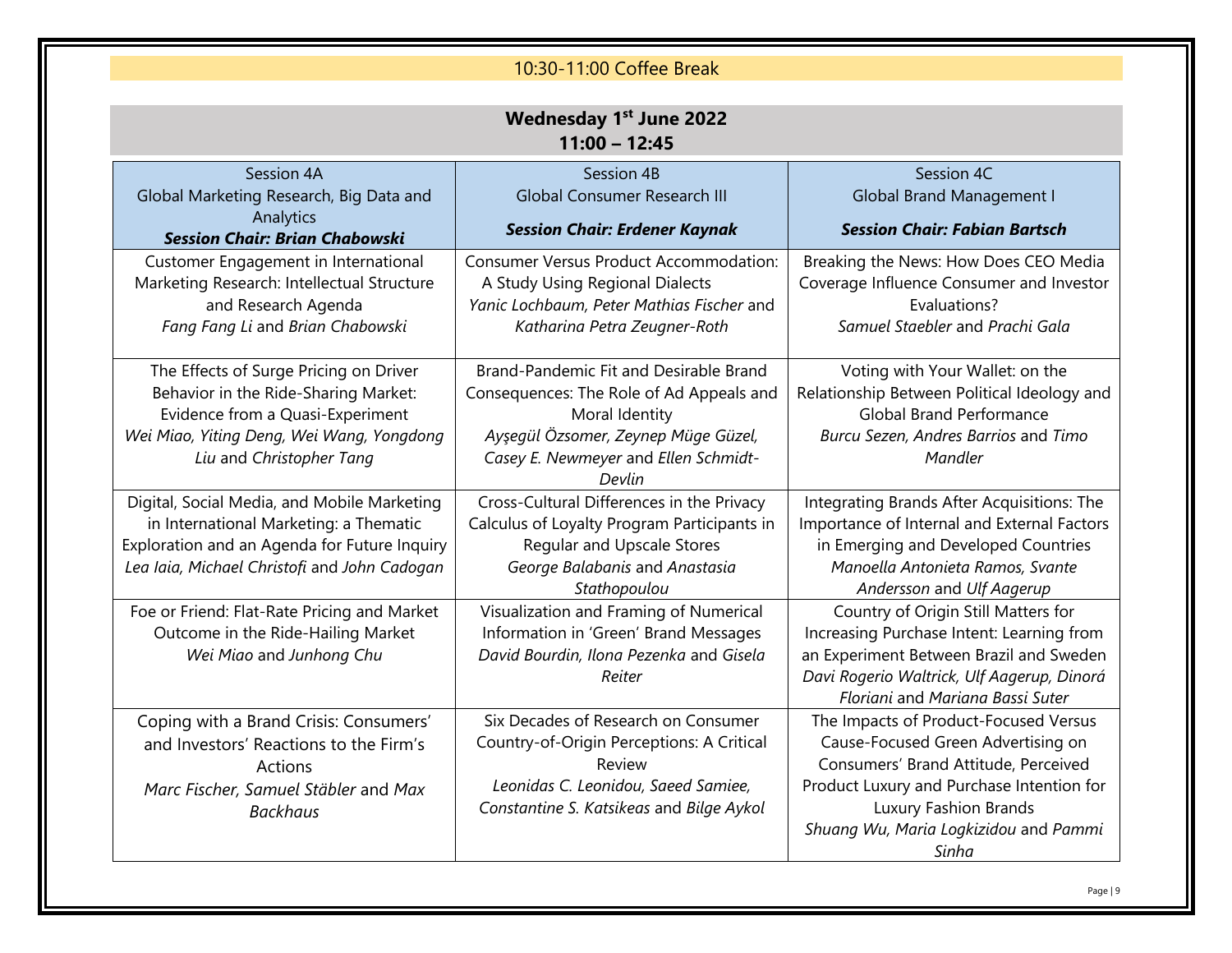| 12:45-14:00 - Networking Lunch                               |                                                              |  |  |
|--------------------------------------------------------------|--------------------------------------------------------------|--|--|
|                                                              |                                                              |  |  |
| <b>Wednesday 1st June 2022</b>                               |                                                              |  |  |
| $14:00 - 15:30$                                              |                                                              |  |  |
| <b>Special Session - Room A</b>                              | <b>Special Session - Room B</b>                              |  |  |
| The Global Education Vortex: Embrace Change or Become        | Consumption Tendencies and Marketing Strategy Reassessment   |  |  |
| Irrelevant                                                   | in the Era of COVID-19                                       |  |  |
|                                                              | <b>Session Chair: Vasileios Davvetas</b>                     |  |  |
| <b>PANELISTS</b>                                             | Indulge, Support or Conserve? Fulfillment of Psychological   |  |  |
|                                                              | Needs and (Anti)Consumption Tendencies During the COVID-19   |  |  |
| <b>Bodo B. Schlegelmilch (Chair)</b>                         | Pandemic                                                     |  |  |
| Vienna University of Economics and Business, Austria         | Petra Riefler, Oliver Büttner and Vasileios Davvetas         |  |  |
|                                                              | "Buy Local" Campaigns in Times of COVID: Insights from       |  |  |
| <b>Surat Teerakapibal</b>                                    | Reactance Theory                                             |  |  |
| Thammasat University, King Prajadhipok's Institute, Thailand | Michaela Matarazzo, Adamantios Diamantopoulos and Andreas    |  |  |
|                                                              | Raff                                                         |  |  |
| <b>William F. Crittenden</b>                                 | An Analysis of eWOM Emotionality Throughout the COVID-19     |  |  |
| Northeastern University, USA                                 | Crisis                                                       |  |  |
|                                                              | Maximilian Gerrath, Alexander Mafael, Aulona Ulginaku and    |  |  |
| Lailani L. Alcantara                                         | Alessandro Biraglia                                          |  |  |
| Asia Pacific University, Japan                               | Less Speed, More Haste: Crisis Response Speed, Information   |  |  |
|                                                              | Strategy, and Consumer Brand Relationships in the Context of |  |  |
| Victoria L. Crittenden                                       | the COVID-19 Pandemic                                        |  |  |
| Babson College, USA                                          | Abbie Iveson, Magnus Hultman and Vasileios Davvetas          |  |  |

#### 15:30 – 15:45 Coffee Break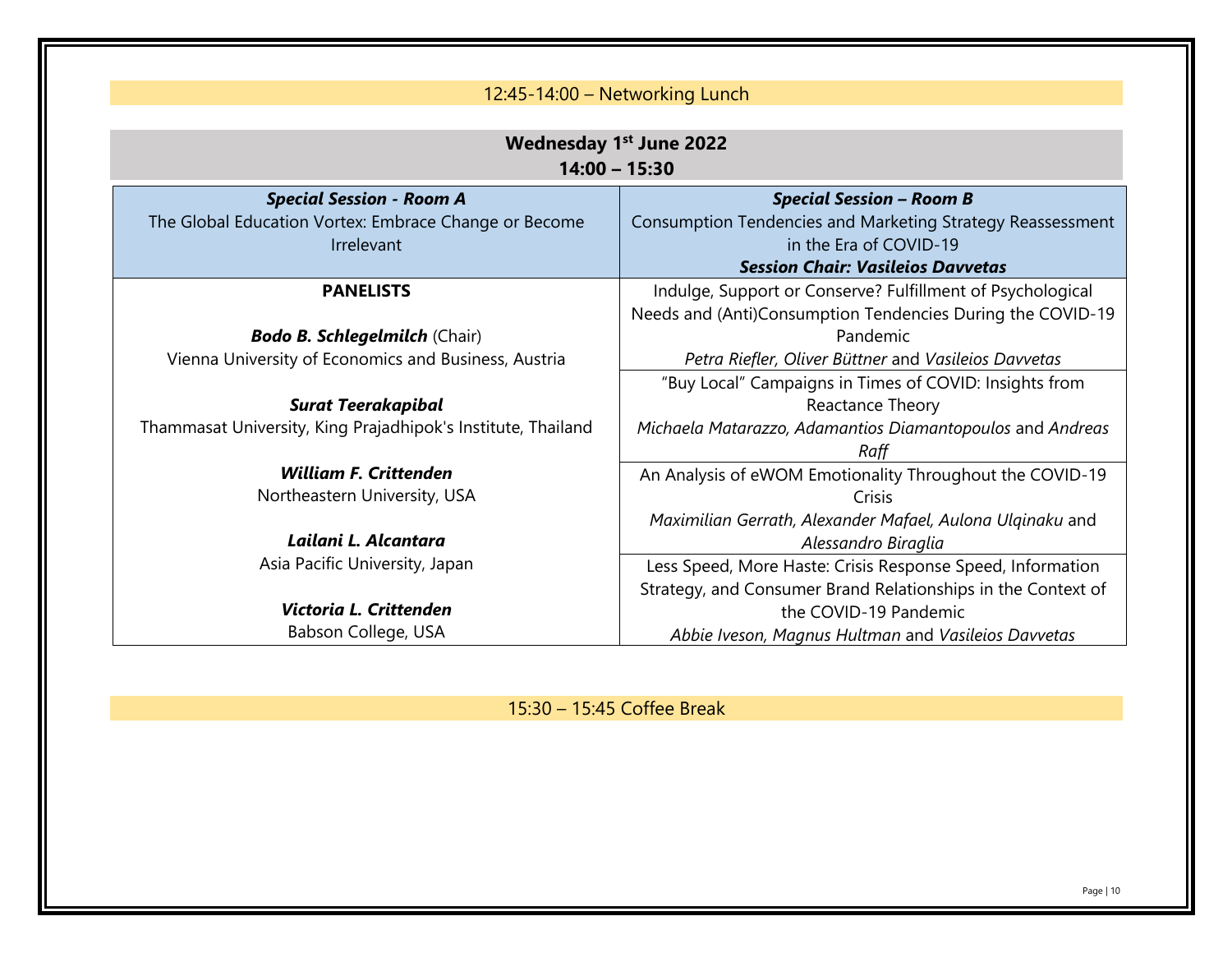| <b>Wednesday 1st June 2022</b><br>$15:45 - 17:15$ |                                             |                                               |
|---------------------------------------------------|---------------------------------------------|-----------------------------------------------|
| Session 5A                                        | Session 5B                                  | Session 5C                                    |
| <b>Global Marketing Communications I</b>          | <b>Export and Import Management</b>         | Global Ethics, Sustainability, and            |
| <b>Session Chair: Goksel Yalcinkaya</b>           | <b>Session Chair: Stavroula Spyropoulou</b> | <b>Corporate Social Responsibility</b>        |
|                                                   |                                             | <b>Session Chair: Paraskevas Argouslidis</b>  |
| Apology, Service Failure and Purchase             | The Effect of Organizational Inertia on     | A review of the drivers and outcomes of       |
| Intentions on Online-to-Offline Platforms         | Export Intensity and Customer Asset:        | companies' international sustainability       |
| He Wan, Maggie Qiuzhu Mei, Jie Yan, Jie           | Structural Internal Forces and Lack of      | business strategies.                          |
| Xiong and Le Wang                                 | Gender Diversity as a Source of Inertia     | Alexis Ioannidis, Leonidas C. Leonidou,       |
|                                                   | Walter Palomino-Tamayo and Julio            | Zhiteng Feng and Konstantinos                 |
|                                                   | Cerviño                                     | Chalvatzis                                    |
| Analysis of the Communication of Exporting        | Composite Collaboration and                 | The Nexuses Between Social Media              |
| SMEs During the COVID-19 Crisis                   | Differentiation Strategy of Emerging        | Marketing Activities and Consumers'           |
| Emilie Lachery and Alina Simion                   | Marketing Firms Exporting to the            | Engagement Behaviour: The Moderating          |
|                                                   | <b>Advanced Markets</b>                     | Role of Social Media Sales Intensity          |
|                                                   | Huda Khan                                   | Khalid Mehmood, Fauzia Jabeen and             |
|                                                   |                                             | Hina Rehman                                   |
| The Effect of Distance on Persuasion in           | Enhancing Export Intensity Through          | <b>Building a Socially Responsible Global</b> |
| International E-Mail Marketing Campaigns          | Bricolage and International Opportunity     | Community? B Corps on Social Media            |
| Peter Magnusson, Stanford Westjohn and Ai         | Recognition: The Differential Role of       | Elzbieta Lepkowska-White, Amy Parsons,        |
| Nhan Ngo                                          | Explorative and Exploitative Learning       | Alexandria White and Bridget Wong             |
|                                                   | Francis Donbesuur, Diana Owusu-             |                                               |
|                                                   | Yirenkyi, Arinze Christian Nwoba and        |                                               |
|                                                   | Kalama Adefe                                |                                               |
| The Evolution of Advertising: How the             | Unpacking the Link Between Importer         | Some Rise by Sin and Some by Virtue           |
| Impact of Different Advertising Channels          | Involvement and Exporter New Product        | Fall: Corporate Social Responsibility,        |
| Has Changed in the Last Two Decades in the        | Development Performance: An                 | Corporate Social Irresponsibility and the     |
| Motion Picture Industry                           | Organizational Learning Perspective         | Role of Cultural Tightness                    |
| Sebastiano Delre and Margot Sibel                 | Zhaleh Najafi-Tavani, Matthew               | Evangelia Papadimitriou                       |
|                                                   | Robson, Ghasem                              |                                               |
|                                                   | Zaefarian and Constantine S. Katsikeas      |                                               |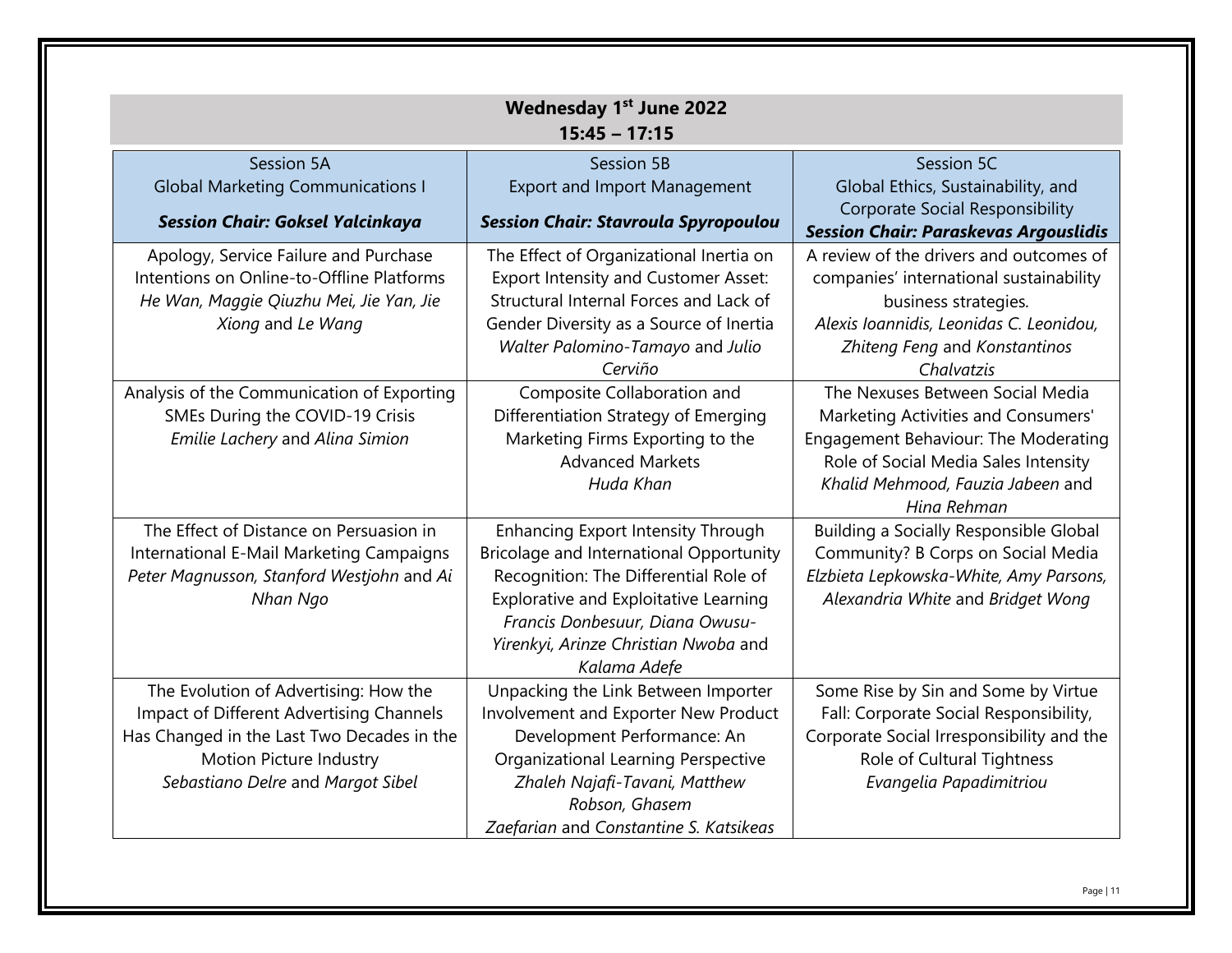| Thursday 2 <sup>nd</sup> June 2022<br>$08:45 - 10:15$ |                                                |                                             |  |
|-------------------------------------------------------|------------------------------------------------|---------------------------------------------|--|
| Session 6A                                            | Session 6B                                     | Session 6C                                  |  |
| <b>Global Innovation and New Product</b>              | Global Retailing, Services and E-              | Global Supply Chains and Covid-19           |  |
| Development I                                         | Commerce                                       | <b>Session Chair: Karen Tejedor Bowen</b>   |  |
| <b>Session Chair: Carlos Sousa</b>                    | <b>Session Chair: Daekwan Kim</b>              |                                             |  |
| <b>Business Model Innovation in Multinational</b>     | An Investigation of the Impact of Black        | If Covid-19 Pandemic Cause a Reshoring      |  |
| Organisations: Identification of Gaps in the          | Male and Female Actors on U.S. Movies'         | Decision? Expanding the Understanding       |  |
| Literature and Directions for Future                  | <b>Box-Office Performance Across Countries</b> | of Demand-Side Effect of Reshoring          |  |
| Research                                              | Verdiana Giannetti and Jieke Chen              | Özge Özgen and Çağla Dayanğan               |  |
| Eleni Zantidou, Zhaleh Najafi Tavani and              |                                                |                                             |  |
| Constantinos N. Leonidou                              |                                                |                                             |  |
| Using Artificial Intelligence to Spur                 | Influence of Consumers' Trust Beliefs and      | <b>Stress Management Capability and</b>     |  |
| Innovations in Corporate Social                       | Regulatory Focus on Digital Commerce           | Supply Chain Resilience During COVID-       |  |
| Responsibility: A Global and Stakeholder-             | Usage Behavior: A Multiple Country             | 19 and Container Shortage Disruptions       |  |
| Oriented Approach                                     | Perspective                                    | Gokcay Balci, Ebru Surucu-Balci and         |  |
| Shuili Du, Sankar Sen and Jaakko Aspara               | Narongsak (Tek) Thongpapanl, Abdul             | Ceren Altuntas Vural                        |  |
|                                                       | Ashraf and Raeesah Chohan                      |                                             |  |
| Innovation Performance and Outward FDI:               | Keeping Options Open: How Decision             | Marketing'S Role in Improving the Health    |  |
| the Moderating Role of Inward FDI                     | Reversibility Dampens Evaluations of           | of Africa'S Population: a Focus on Mobile   |  |
| Spillovers                                            | Choices Based on Quality                       | Healthcare                                  |  |
| Can Meng, Carlos M.P. Sousa and Jieke                 | Dionysius Ang, Stijn Maesen, Yeyi Liu,         | Van Wood                                    |  |
| Chen                                                  | Vasileios Davvetas and Jeffery Inman           |                                             |  |
| Does a Nudge a Day Keep the Doctor                    | How Do Store Value and Country                 | The Role of Power Asymmetry and             |  |
| Away? Utilizing a Firm's Digital Marketing            | Stereotypes Affect Actual Purchases in         | Institutions in Suppliers' Capabilities for |  |
| <b>Communication to Guide Wellness</b>                | Cross-Border E-Stores? The Mediating           | Sustainability in Global Value Chains       |  |
| Orhan Bahadir Dogan and V Kumar                       | Role of Cross-Border Trust                     | Tarikul Islam and Samudi Perera             |  |
|                                                       | Sjoukje Goldman, Hester Van Herk, Tibert       |                                             |  |
|                                                       | Verhagen and Jesse Weltevreden                 |                                             |  |

10:15 – 10:45 Coffee Break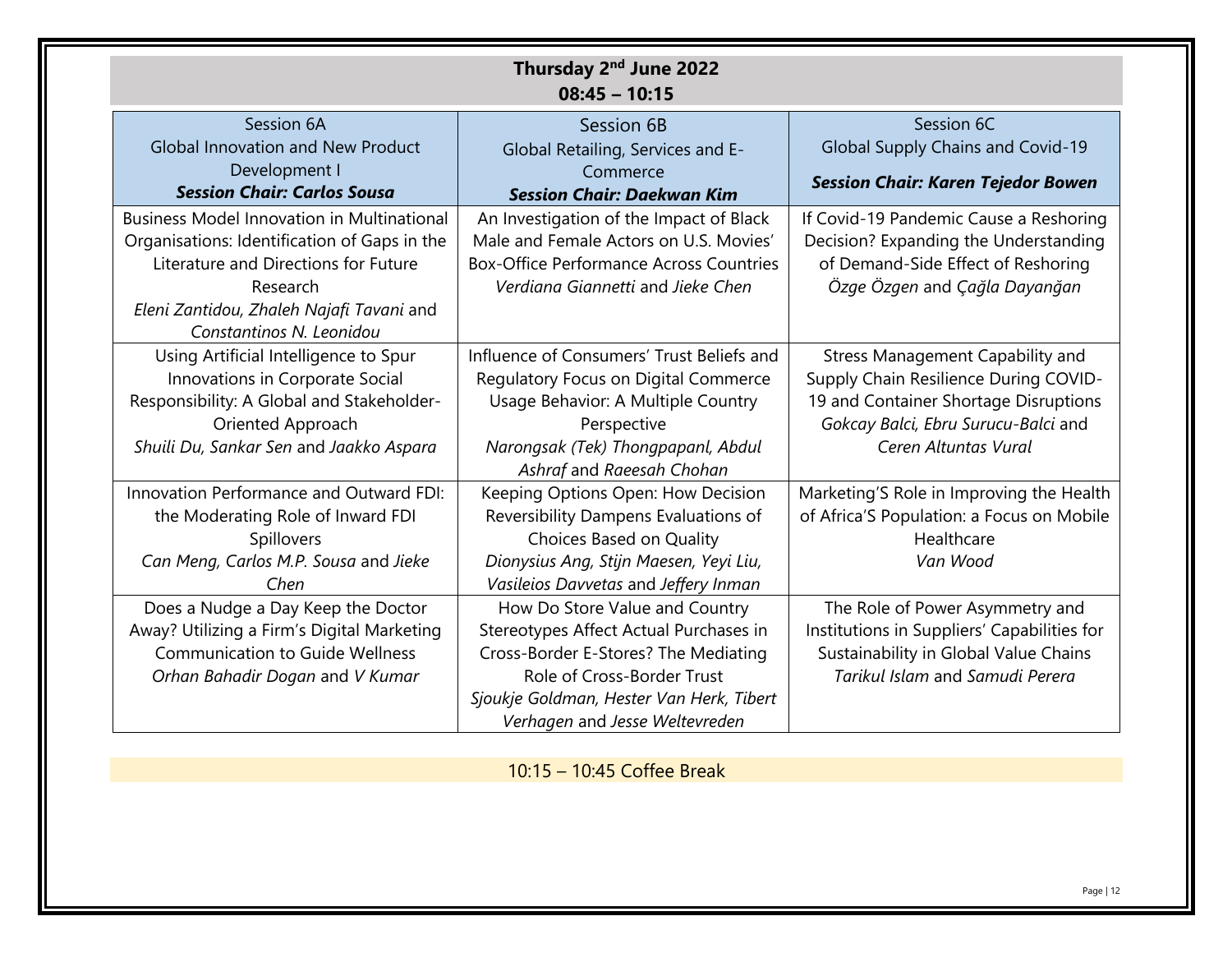| Thursday 2 <sup>nd</sup> June 2022<br>$10:45 - 12:30$                                                                                                                            |                                                                                                                                                                                                   |                                                                                                                                                             |  |
|----------------------------------------------------------------------------------------------------------------------------------------------------------------------------------|---------------------------------------------------------------------------------------------------------------------------------------------------------------------------------------------------|-------------------------------------------------------------------------------------------------------------------------------------------------------------|--|
| Session 7A<br><b>Global Brand Management II</b>                                                                                                                                  | Session 7B<br>Global Consumer Research IV                                                                                                                                                         | Session 7C<br><b>Global Marketing Strategy I</b>                                                                                                            |  |
| <b>Session Chair: Seigyoung Auh</b>                                                                                                                                              | <b>Session Chair: Katharina Petra</b><br><b>Zeugner-Roth</b>                                                                                                                                      | <b>Session Chair: Ahmet Kirca</b>                                                                                                                           |  |
| Measurement, Effects, and Contingencies of<br><b>Retail Evolution across Countries</b><br>Martin Heinberg, Constantine S. Katsikeas<br>and Sourindra Banerjee                    | Understanding Social Distance: A Cross-<br><b>Cultural Perspective</b><br>Rodoula H. Tsiotsou, Hana Medler-Liraz,<br>Tali Seger-Guttmann, Judith Partouche-<br>Sebban and Chen-Ya Wang            | Strategic Framework for Global OTT<br>Adoption and User Engagement:<br><b>Exploring Cross-Cultural Implications</b><br>Shaphali Gupta and Pooja Shrivastava |  |
| A Typology of Perceived Brand Localness<br>Profiles: Empirical Assessment and<br>Implications for Local Branding Strategy<br>Vasileios Davvetas and Adamantios<br>Diamantopoulos | Brand Origin Stories: When to Emphasize<br>Place-of-Origin Versus Person-of-Origin<br>Brittney C. Bauer and Clark D. Johnson                                                                      | Overconfidence in International Market<br>Selection: Cognitive Bias or Expansion<br>Catalyst?<br>Markos Tsogas, Marina Kyriakou and<br>Georgia Sioupouli    |  |
| Capturing International Consumer<br>Perceptions of Brand Activism: Moving<br><b>Towards Scale Development</b><br>Selma Saracevic and Bodo B. Schlegelmilch                       | A Comprehensive Model of Trust in<br>Online Shopping in Advanced and<br><b>Emerging Markets</b><br>Michaela Luger, Katharina Maria Hofer<br>and Yen-Ting Helena Chiu                              | The Impact of Economic Policy<br>Uncertainty on Firm Strategic Emphasis<br>Nithya Shankar and Bill Francis                                                  |  |
| The Effect of Social Closeness on Global<br>Consumer Response to the Environmental<br>Messaging of Global Brands<br>Ekaterina Salnikova and Yuliya Strizhakova                   | Resolution of Complexity in Envy<br>Occurrence Towards Hedonic<br><b>Consumption: A Cross Cultural Study</b><br>Nazan Colmekcioglu, Bekir Bora<br>Dedeoglu and Fevzi Okumus                       | The Barriers of Success for Emerging<br>Health Technology Firm<br>Reza Mohammadi and Isanelle Guerrero                                                      |  |
| Cause-Related Marketing in Luxury Brands:<br>Does the Global Vs. Local Scope Matter?<br>Ling Jiang and Juan Shan                                                                 | <b>Employee Productivity When Work</b><br>Enters the Family Domain: A Cross-<br><b>Cultural Study</b><br>Thi Thanh Huong Tran, Thi Be Loan<br>Pham, Kate Robinson and Nicholas G.<br>Paparoidamis | What Defines Internationalization of<br><b>INVs: Explanatory Power of Business</b><br>Model Approach and RBV<br>Irina Mihailova and Mika Gabrielsson        |  |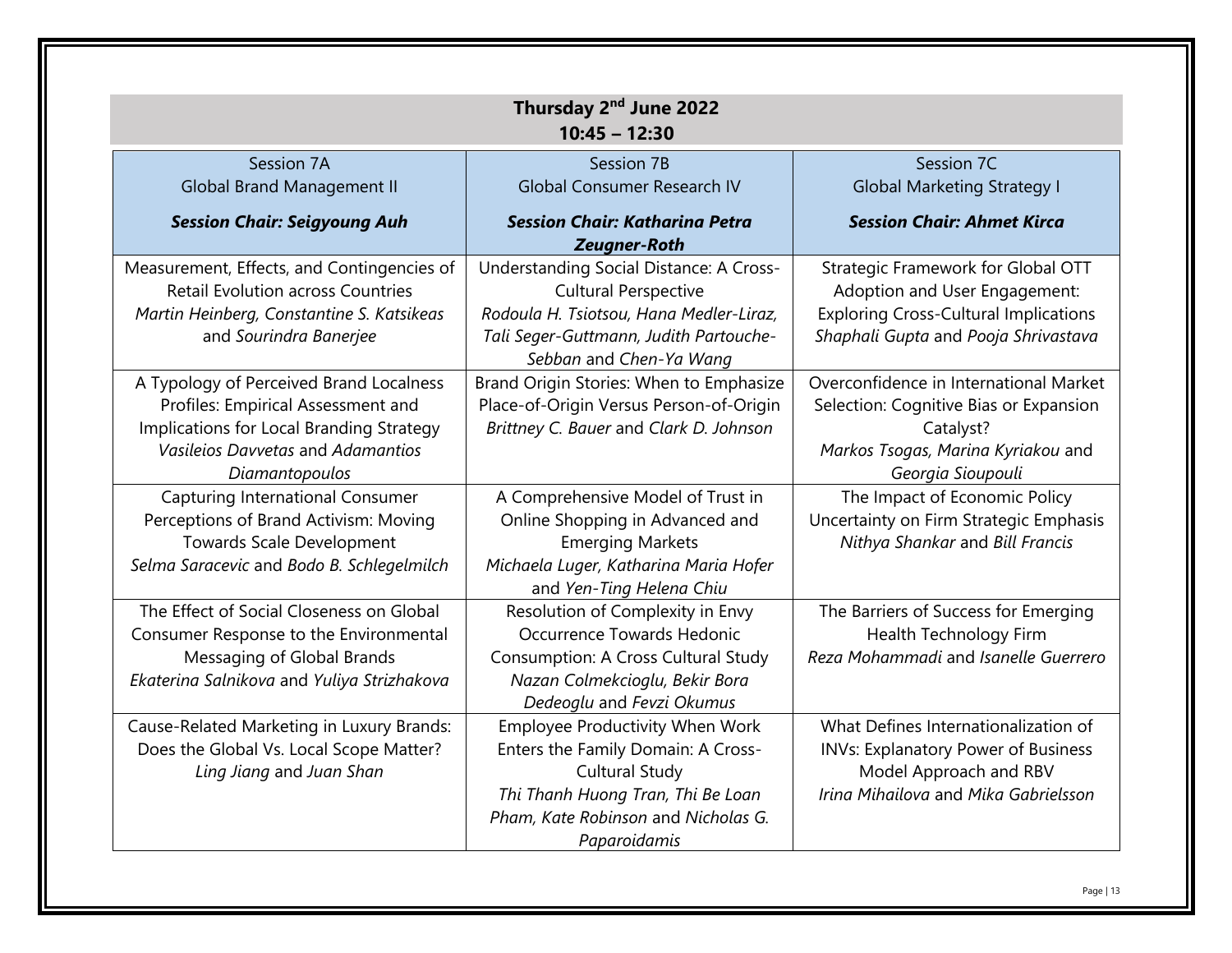#### 12:30 – 13:45 Networking Lunch

#### **Thursday 2nd June 2022 13:45 – 15:15**

#### *Special Session*

On Publishing in International Marketing: Considerations, Perspectives, and Some Guideposts

#### **PANELISTS**

*Constantine S. Katsikeas* (Chair), Area Editor, *Journal of International Business Studies* and *Journal of the Academy of Marketing Science*

*David Griffith,* Past Editor, *Journal of International Marketing* and Area Editor-Elect, *Journal of International Business Studies*

*Kelly Hewett*, Editor-in-Chief, *Journal of International Marketing*

*Neil A. Morgan*, Associate Editor, *Journal of Marketing* and *Journal of the Academy of Marketing Science*

*Saeed Samiee*, Area Editor*, Journal of International Business Studies* and *Decision Sciences*

*Jan-Benedict Steenkamp,* Associate Editor, *Journal of Marketing*

*David Stewart*, Immediate-Past AMA Vice President of Publications

15:15 – 15:30 – Coffee Break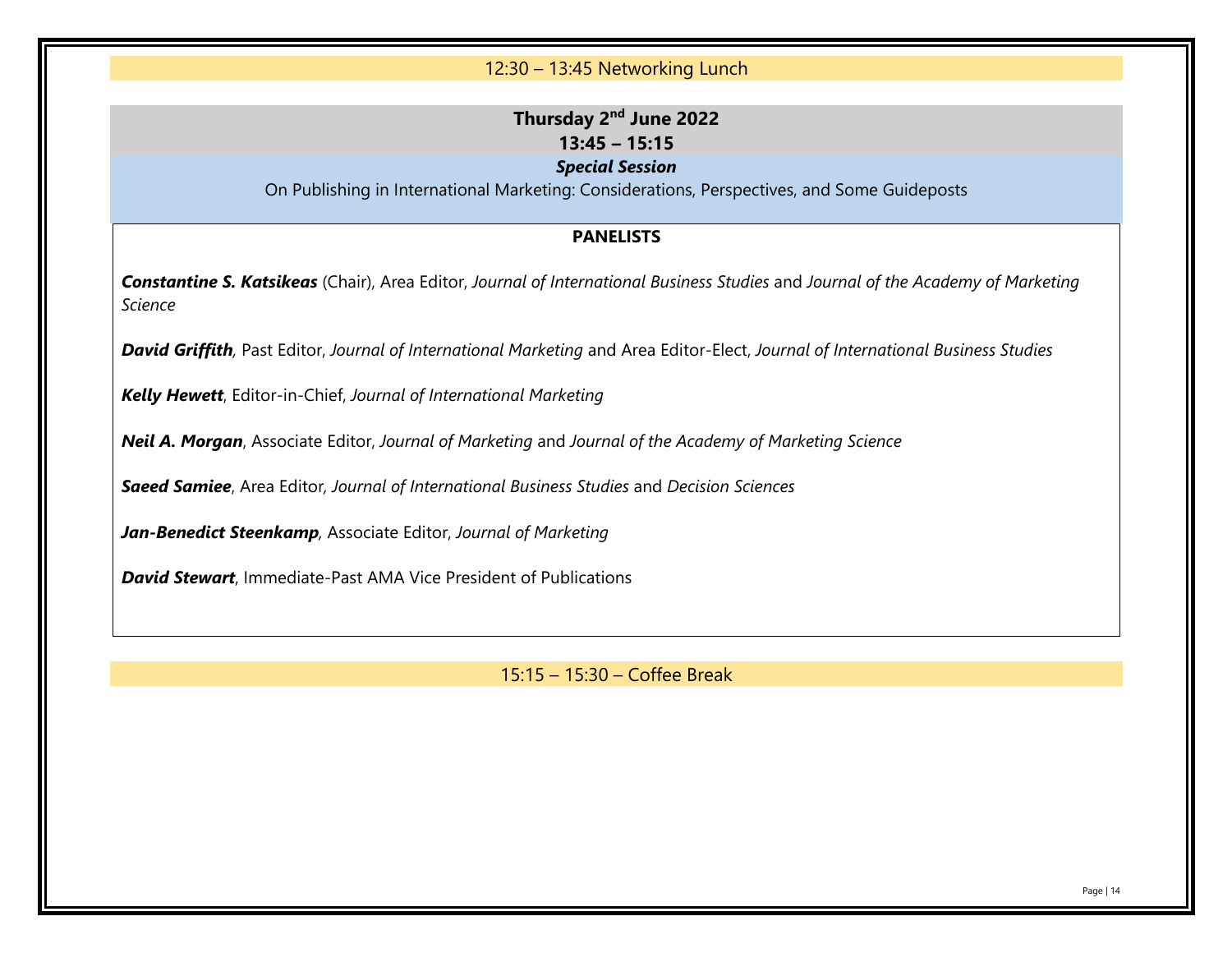| Thursday 2 <sup>nd</sup> June 2022<br>$15:30 - 17:00$                                                                                                             |                                                                                                                                                                                                        |                                                                                                                                                                                                        |  |  |
|-------------------------------------------------------------------------------------------------------------------------------------------------------------------|--------------------------------------------------------------------------------------------------------------------------------------------------------------------------------------------------------|--------------------------------------------------------------------------------------------------------------------------------------------------------------------------------------------------------|--|--|
| Session 8A<br><b>Global Innovation and New Product</b><br>Development II<br><b>Session Chair: Sourindra Banerjee</b>                                              | Session 8B<br><b>Global Marketing Strategy II</b><br><b>Session Chair: Dayananda</b><br>Palihawadana                                                                                                   | Session 8C<br>International Branding, Channels and<br>customer Behavior<br><b>Session Chair: Raeesah Chohan</b>                                                                                        |  |  |
| Impact of Cluster Networks on Exporting<br>Scope: Strategic Fit with Firm's Upgrading<br>Innovation Strategies and Organizational<br>Capabilities<br>Poh-Lin Yeoh | Cross-Border Marketing Ecosystem<br>Orchestration: A Conceptualization of Its<br>Determinants and Boundary Conditions<br>Kelly Hewett, G. Tomas Hult, Murali<br>Mantrala, Nandini Nim and Kiran Pedada | The Influence of Stimuli on Motivational<br>CQ<br>Arilova Randrianasolo and Alexey Semenov                                                                                                             |  |  |
| How a Salesperson's Empathy Impacts Buyer<br>Satisfaction: The Moderating Role of Emotions<br>Ilona Pezenka and Andreas Zehetner                                  | Antecedents and Outcomes of a Strategic<br>Digital Marketing Approach<br>Marina Christofide                                                                                                            | Determinants of Virtual Payment Channels<br>in the Purchase of Goods and Services:<br>Evidence from a Developing Country<br>Nestor Diaz, Johanna Rueda, Oscar<br>Robayo-Pinzon and Sandra Rojas-Berrio |  |  |
| Product Rollovers: An Empirical Investigation<br>Nikolaos Kyriakopoulos, Paraskevas Argouslidis<br>and Dionysis Skarmeas                                          | Governance Mode Choice: The Role of<br>Strategic Emphasis and CMO Presence<br>Girish Mallapragada, Raghu Bommaraju<br>and Kiran Pedada                                                                 | The Patterns of the Past and Suggestions<br>for a Future Agenda in International<br>Branding: A Literature Review<br>Manoella Antonieta Ramos                                                          |  |  |
| Configurations of Sustainability-Focused<br><b>Innovation Practices</b><br>Ludwig Bstieler, Shuili Du, Moein Khanlari and<br>Goksel Yalcinkaya                    |                                                                                                                                                                                                        |                                                                                                                                                                                                        |  |  |

**19:45 – 23:00 Gala Dinner – Aptera Beach Apteron 731 00 Chania Town**